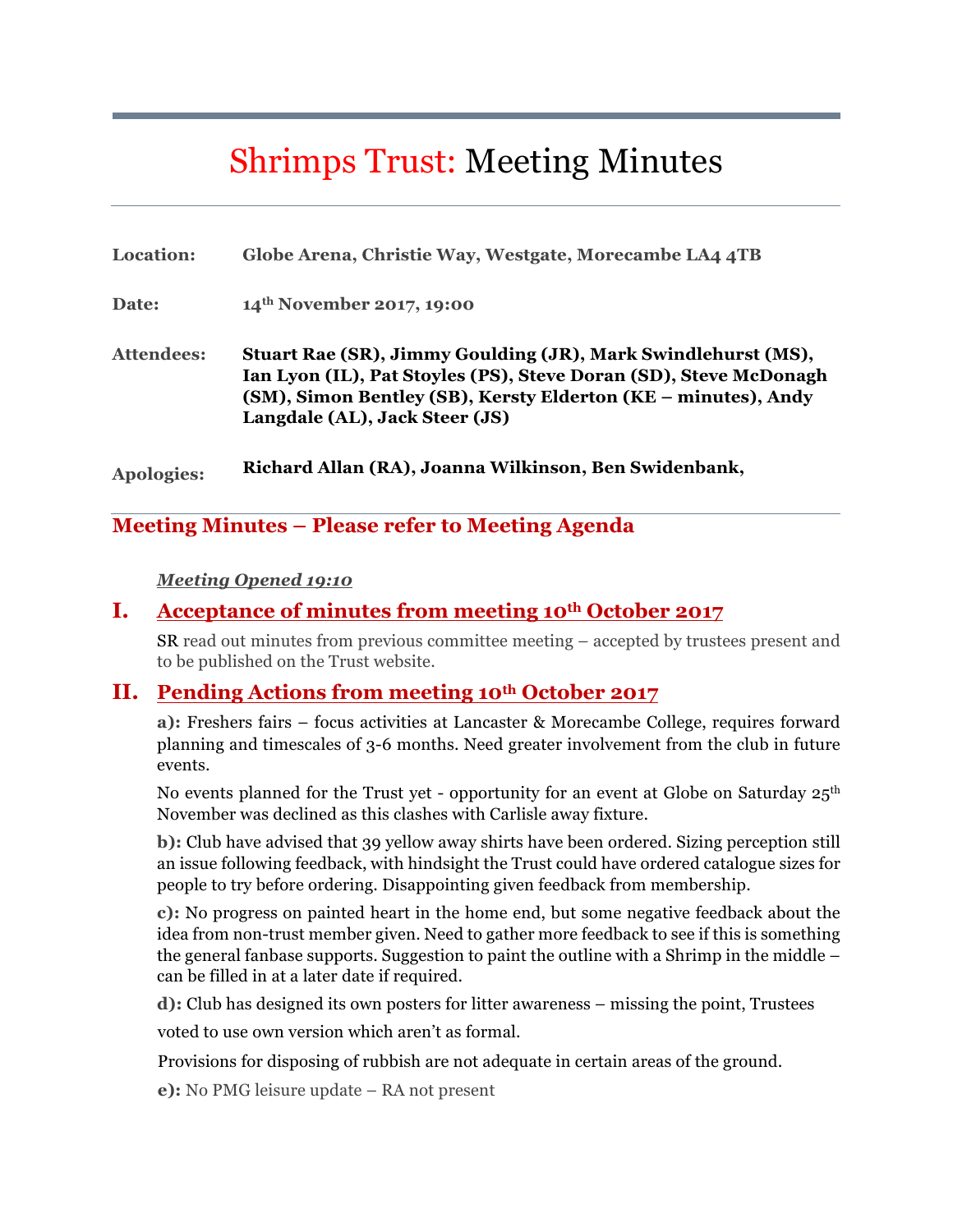**f):** No update from RA regarding change of registered address – Trust contacted by FCA regarding returned post.

**g):** £100 share purchase in Morecambe FC Limited previously agreed by majority vote.

**h):** No update from RA regarding trustee board training.

# **III. Trust Finance Report**

JS presented financials and management accounts for the period ending 13th Nov 2017. All outstanding balances have now been transferred to The Trust from Fans Club. Overall Trust is in a healthy cash position and has funds available for projects that benefit the membership. 5 memberships were sponsored as part of the LMC fresher's fair for raffle prizes – three remain unclaimed. Trustees decided to use these as giveaways to promote joining the Trust. Currently unable to transfer money to and from PayPal account – although online sign-ups are unaffected. Due to high level of sign-ups, Trust has exceeded turnover limits and now must provide additional documentation to PayPal to satisfy money-laundering legislation.

# **IV. Memberships**

**a):** Current members = 339 – 126 are new (not previously part of Fans Club), 21 are lifetime and 86 have joined online. We currently have 9 members based overseas.

**b):** Butcher and Tonic deal has been updated and amended on all literature following discussions with partner. This has highlighted the need for partners to formally agree to the discounts/prizes that are advertised to members.

**c):** There are a number of business that have either been approached or have approached the Trust that are interested in becoming a Trust partner. Reel Cinema currently discounting all ticket prizes in response to Vue Lancasters promotion – but have expressed interest in offering a corporate package and draw prizes to the Trust when this promotion is complete. DW has increased the number of passes entered in the Monthly Prize Draw – now 2 x 4 day passes. DW Sports now also in contact with the club having been referred to Adam Wilde by SD.

## **V. Legends Wall**

MS has compiled a list of suggested names that have been submitted by members to date for Legends Wall consideration – so far there hasn't been a meeting of the sub-group that has been put together to lead this project. Initial idea based on 10 x boards containing the Legends – but this can be increased. How the legends are selected is still to be decided. The committee selected 3 names from the list so far which are to be put up first, to raise awareness of the project and to give fans a visual idea of what the wall will eventually look like. There will be a picture of each player selected, and a blurb about their career/involvement with Morecambe FC. Where possible we would like the person being inducted onto The Wall, to unveil their portrait.

## **VI. Transport to Shrewsbury**

Overview of the donation by Max Burrow – who has kindly agreed to pay for two supporters coaches to travel to the Shrewsbury Town FA Cup game. In return he is requesting a donation to Children In Need. This has been advertised to Trust members with a suggested minimum donation of £10 each. All bookings through the Trust must be for current Trust members (all children to be accompanied by a parent, children do not need to be members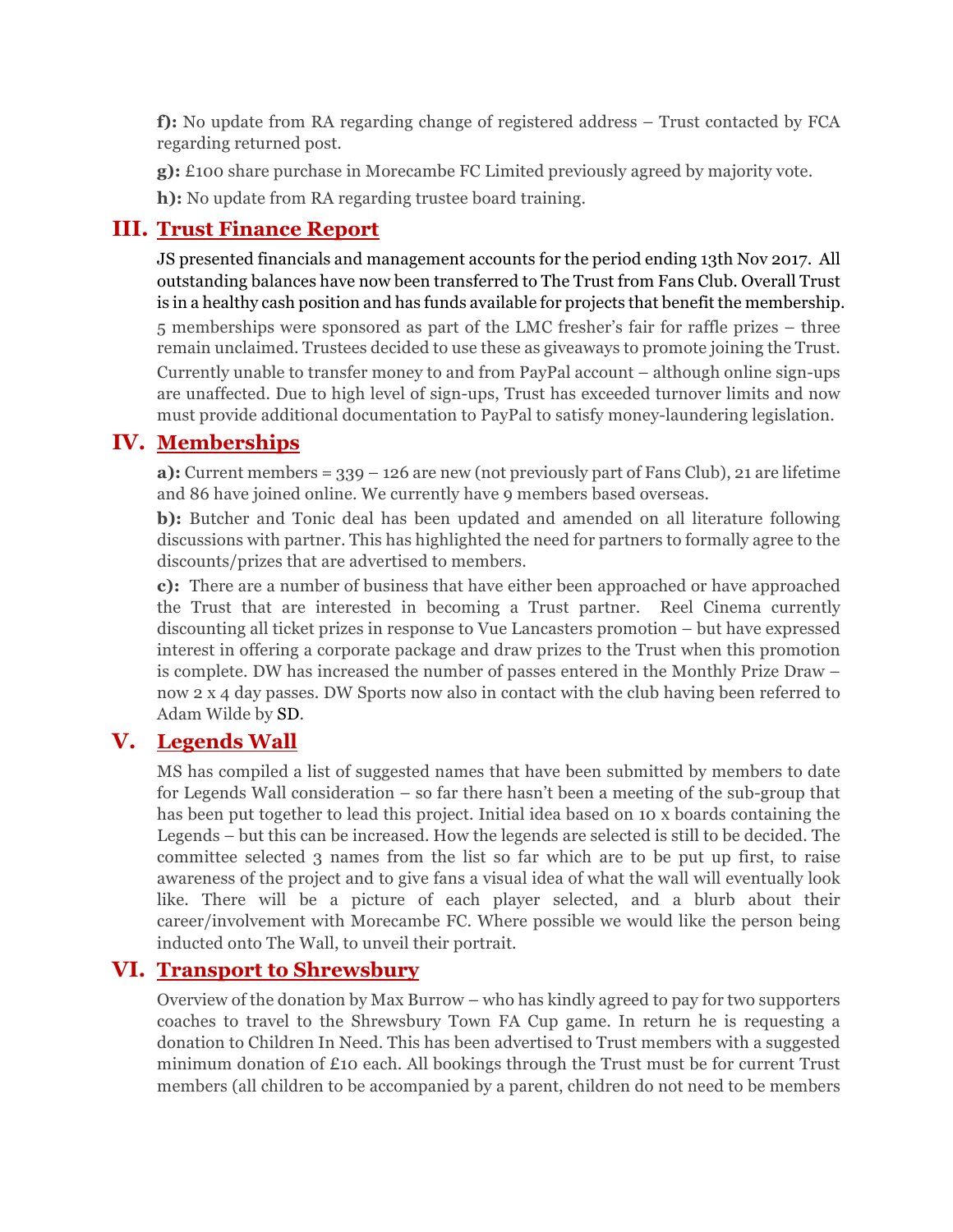of the Trust). If there is demand to run additional coaches, the Trust can help facilitate bookings but is not a transport provider and can't directly pay for transport.

#### **VII.Recent Developments at MFC**

In light of recent developments and the news that there is a potential sale of the club on the horizon, there was a discussion about the information that has been made publically available to supporters – and if this was adequate in addressing some legitimate concerns. What does the membership want to know about what is happening at the club? What do they have a right to know? General consensus that the club is not being transparent with the supporters.

## **VIII. A.O.B.**

**a):** Away day briefer to be devised and sent to visiting Trusts/supporters groups. This will involve promoting our partners and liaising with authorities – and ultimately be a way to start engagement with other Trusts.

**b):** Smoking Area – still awaiting response from RT and ground safety officer.

**c):** No development on proposed improvements/cover behind Omega Terrace. Suspected scope creep. Trust to request initial plans from RT that were presented at the Trust launch night – could be a project for the Trust to take on.

**d):** Ideas for potential future events discussed – to be continued at next meeting when ideas have more substance. Events do not need to be held at The Globe – although this is the preference.

**e):** Point of order – any future commination regarding Trust business must be made using the Trusts own communication channels (including emails) – so that the trustee board continues to be transparent with one another.

#### *Meeting closed 21:25*

*Next Meeting: 12th December 2017, 19:00, Globe Arena*

## **Action Points:**

**II.a.) JW + SD** to timetable freshers fair events and discuss with Adam Wilde

**II.c.) JS** (facebook)/**SD** (twitter + younger fans)/**Ron Freear** (mailshot) – general feedback about Shrimp heart needed

**SB/JG** to measure up size of heart using grid system

 **SB** to obtain written quotes - potential for fan involvement

**II.d.) JS** to mailshot members who opted-in to be a volunteer to see if there are any members that want to help with ground maintenance/clearance after games – help from Ron Freear.

**JG** to contact Lionel to understand why no longer involved and if the club can reengage

**SR** to contact club about provisions for rubbish collection

**II.e.) RA** to provide full written update from administrators of PMG Leisure Lt